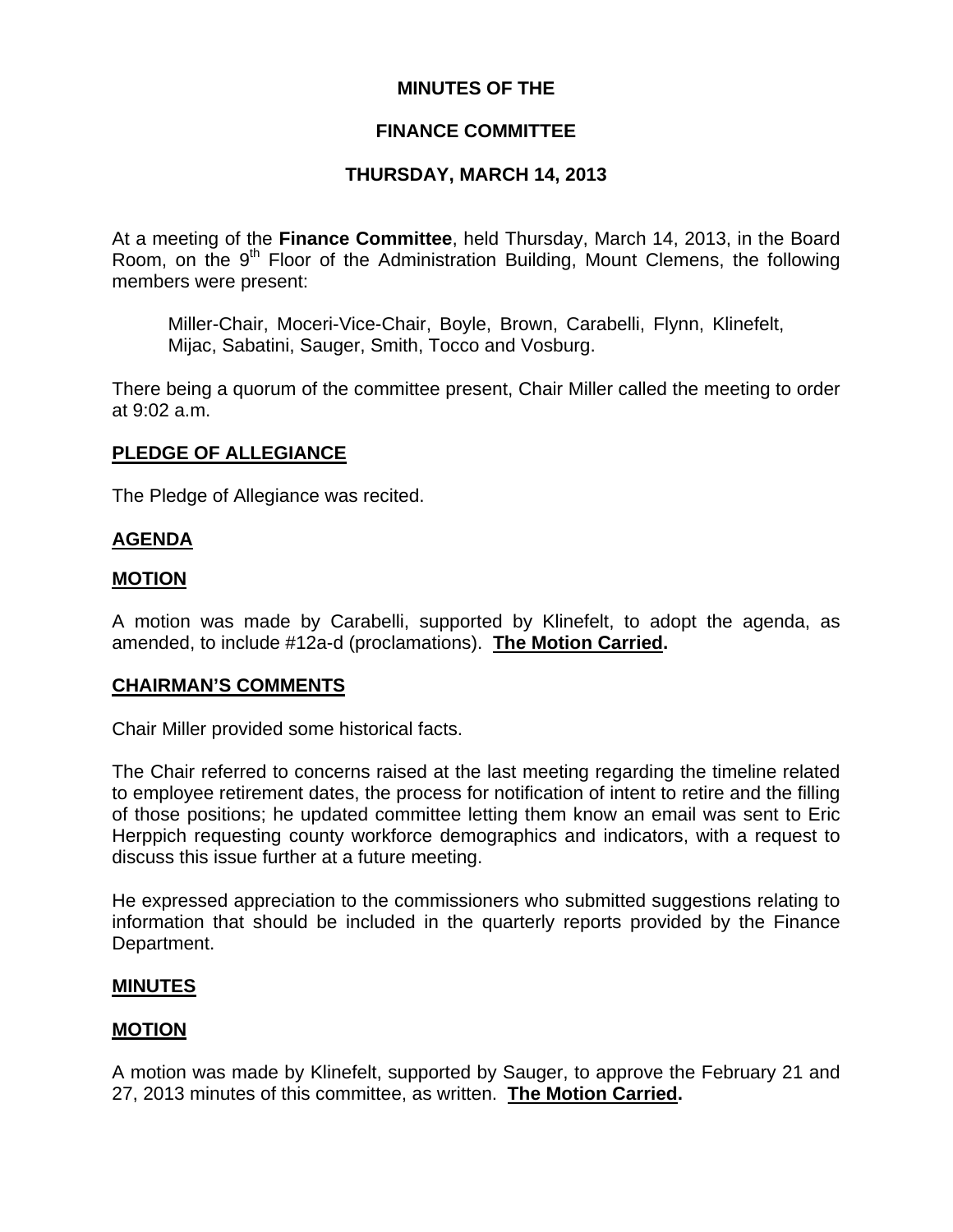## **BUDGET AMENDMENT/SHERIFF'S OFFICE/STRATEGIC TRAFFIC ENFORCEMENT GRANT (RECOMMENDED FROM 3-12-13 JUSTICE & PUBLIC SAFETY COMMITTEE MEETING)**

Commissioner Tocco said she had requested a breakdown of the supplies and services, but that has yet to be provided.

The following commissioners spoke: Flynn, Brown and Tocco.

# **MOTION**

A motion was made by Smith, supported by Carabelli, to refer this issue to the Full Board meeting immediately following this meeting. **The Motion Carried.** 

### **(Note: see action taken under New Business)**

### **BUDGET AMENDMENT/JUVENILE COURT/GRANT FUND (RECOMMENDED FROM 3-12-13 JUSTICE & PUBLIC SAFETY COMMITTEE MEETING)**

The following commissioners spoke: Tocco, Flynn, Brown and Carabelli.

## **COMMITTEE RECOMMENDATION – MOTION**

A motion was made by Carabelli, supported by Brown, to recommend that the Board of Commissioners approve a budget amendment in the amount of \$48,200 in the Juvenile Court Grant Fund to account for the award of new funds from the State of Michigan. The budget amendment will increase intergovernmental revenues and contractual services expenditures each in the amount of \$48,200; Further, this budget action addresses budgetary issues only. It does not constitute the Commission's approval of any County contract. If a contract requires Commission approval under the County's Contracting Policy or the County's Procurement Ordinance, such approval must be sought separately; Further, a copy of this Board of Commissioners' action is directed to be delivered forthwith to the Office of the County Executive. **THE MOTION CARRIED.** 

#### **BUDGET AMENDMENT/EMERGENCY MANAGEMENT/FUND 350 (RECOMMENDED FROM 3-12-13 JUSTICE & PUBLIC SAFETY COMMITTEE MEETING)**

# **COMMITTEE RECOMMENDATION – MOTION**

A motion was made by Vosburg, supported by Sabatini, to recommend that the Board of Commissioners approve the FY 2013 budget amendment request from Emergency Management & Communications in the amount of \$14,182.74 from fund balance for the Relocation Agreement budget in Fund 350; Further, this budget action addresses budgetary issues only. It does not constitute the Commission's approval of any County contract. If a contract requires Commission approval under the County's Contracting Policy or the County's Procurement Ordinance, such approval must be sought separately; Further, a copy of this Board of Commissioners' action is directed to be delivered forthwith to the Office of the County Executive. **THE MOTION CARRIED.**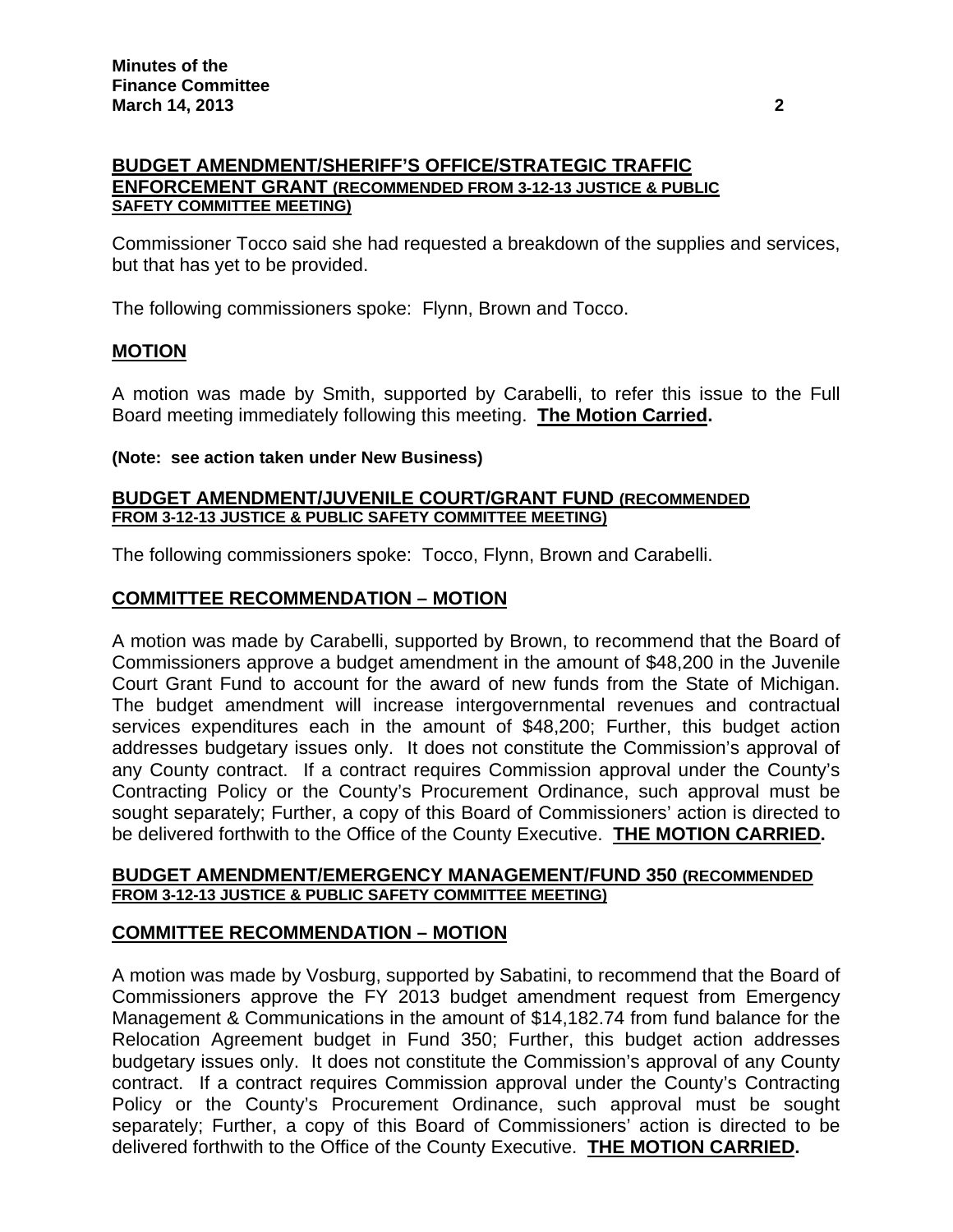# **DISCUSSION ON COUNTY INCENTIVE PROGRAM COMPLIANCE**

Steve Smigiel, Interim Assistant Finance Director, provided an overview of the Revenue Sharing County Incentive Program (CIP) and the criteria that the County needs to meet to qualify for the remaining 20 percent of the allocated revenue sharing money received from the state.

The following commissioners spoke: Carabelli, Brown and Klinefelt.

## **CORRESPONDENCE**

No correspondence was provided.

# **ADOPTION OF PROCLAMATIONS**

## **COMMITTEE RECOMMENDATION – MOTION**

A motion was made by Carabelli, supported by Mijac, to recommend that the Board of Commissioners adopt the following proclamations:

Commending Paul Brouwer on being named 2012 Firefighter of the Year **(offered by Miller, Moceri and Smith)**;

Commending Cle Dame on the honor of being inducted into the Utica High School Athletic Hall of Fame **(offered by Carabelli)** 

Commending Lipari Foods – 50<sup>th</sup> anniversary (offered by Sabatini and Sauger) and

Commending Carl Merkle for his Summer Food Program for Warren Consolidated Schools **(offered by Moceri)**.

Commissioner Sabatini requested to be included on the proclamation for Paul Brouwer. There were no objections.

Board Chair Flynn requested to be included on the proclamation for Carl Merkle. There were no objections.

Chair Miller called for a vote on the motion and **THE MOTION CARRIED.** 

### **NEW BUSINESS**

### **MOTION**

A motion was made by Smith, supported by Carabelli, to rescind the motion previously made regarding the budget amendment for the Sheriff's Office. **The Motion Carried.**